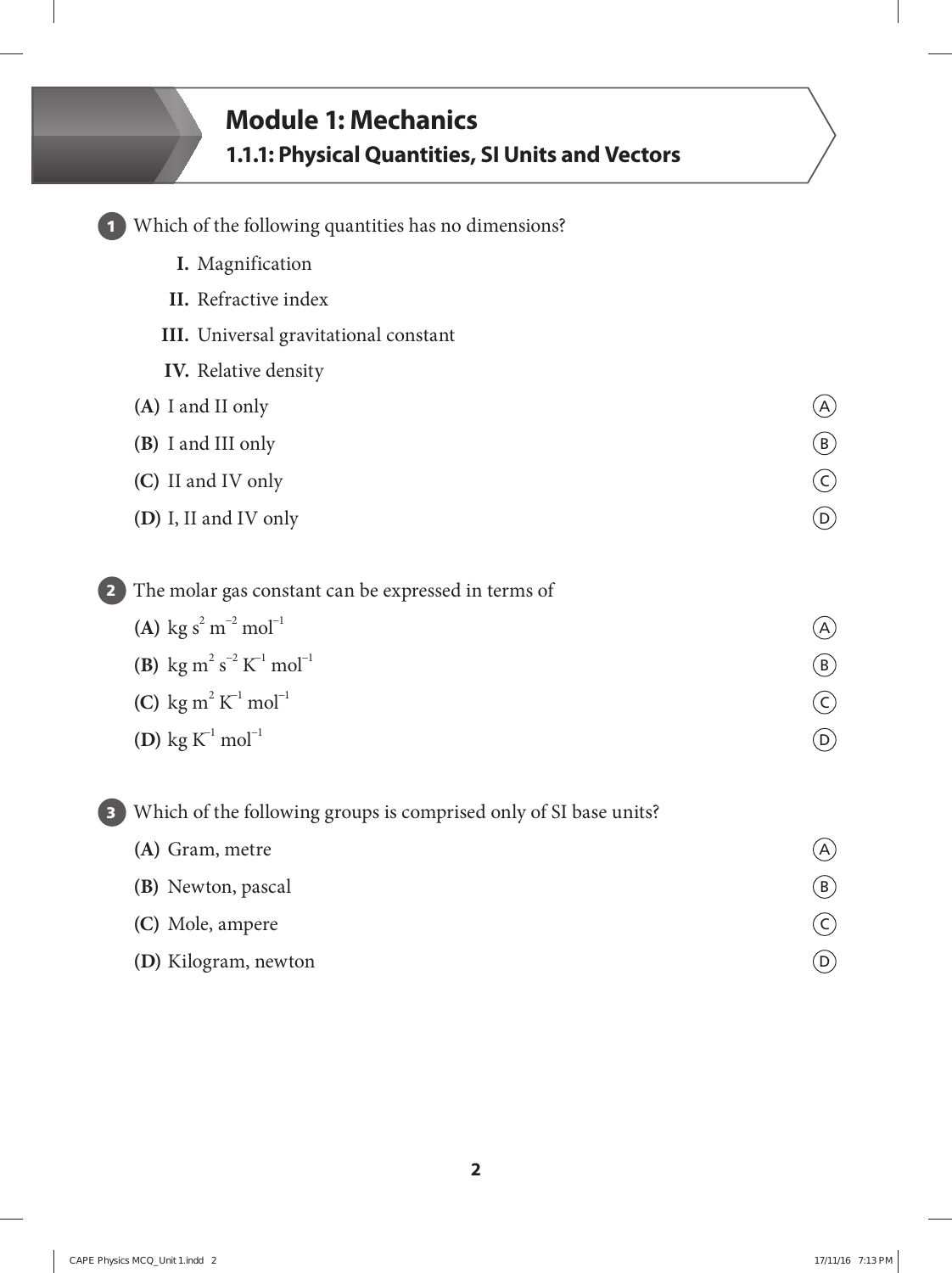Item **4** refers to the following quantities together with their SI base units.

|                 |                                                 | $E: \text{kg m}^2 \text{ s}^{-2}$ $F: \text{kg m s}^{-2}$            | G: kg $\mathrm{s}^{-1}$                                                              |                                |
|-----------------|-------------------------------------------------|----------------------------------------------------------------------|--------------------------------------------------------------------------------------|--------------------------------|
|                 |                                                 | The quantity represented by $\frac{EG}{F}$ is                        |                                                                                      |                                |
|                 | (A) displacement                                |                                                                      |                                                                                      | $\left[ \mathsf{A}\right]$     |
|                 | (B) pressure                                    |                                                                      |                                                                                      | $\left(\mathsf{B}\right)$      |
|                 | (C) momentum                                    |                                                                      |                                                                                      | $\bigodot$                     |
|                 | (D) velocity                                    |                                                                      |                                                                                      | $\textcircled{\scriptsize{D}}$ |
|                 |                                                 |                                                                      | F is the force acting on an area, A, and doing an amount of work, W, on an object of |                                |
|                 |                                                 | density $\rho$ . The expression $\frac{F^2}{WA\rho}$ has the unit of |                                                                                      |                                |
|                 | (A) acceleration                                |                                                                      |                                                                                      |                                |
|                 | (B) speed                                       |                                                                      |                                                                                      | $\left(\mathtt{B}\right)$      |
|                 | (C) displacement                                |                                                                      |                                                                                      | $\bigodot$                     |
|                 | (D) pressure                                    |                                                                      |                                                                                      | $\bigcirc$                     |
| $6\phantom{1}6$ |                                                 | The SI unit of pressure may be expressed as                          |                                                                                      |                                |
|                 | (A) $\text{kg s}^{-2} \text{ m}^{-2}$           |                                                                      |                                                                                      | (A)                            |
|                 | (B) kg s <sup>-2</sup> m <sup>-1</sup>          |                                                                      |                                                                                      | $\left(\mathsf{B}\right)$      |
|                 | (C) $\text{kg}^2 \text{ s}^{-2} \text{ m}^{-1}$ |                                                                      |                                                                                      | $\left(  \right)$              |
|                 | (D) $\text{kg m}^{-2}$                          |                                                                      |                                                                                      | $\bigcirc$                     |
|                 |                                                 |                                                                      | Given that $P$ is 20.0 MJ and $Q$ is 5.0 mJ, then the value of $P$ is                |                                |
|                 | (A) $4.0 \times 10^6$ Q                         |                                                                      |                                                                                      | (A)                            |
|                 | ( <b>B</b> ) $2.5 \times 10^8$ Q                |                                                                      |                                                                                      | $\bigcirc$                     |
|                 | (C) $4.0 \times 10^{9} Q$                       |                                                                      |                                                                                      | $\odot$                        |
|                 | (D) $2.5 \times 10^9$ Q                         |                                                                      |                                                                                      | $\circledcirc$                 |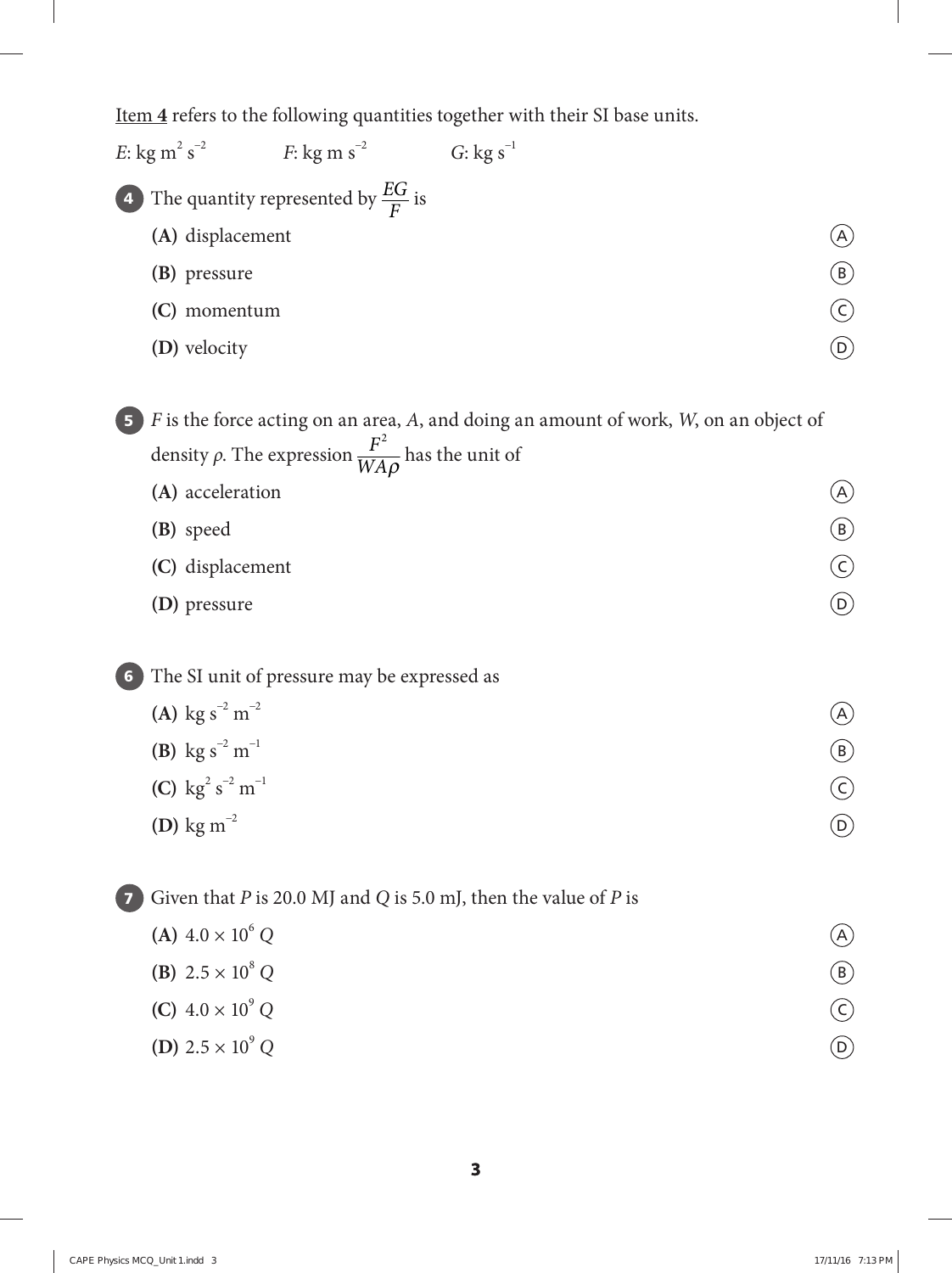## **1.1.1: Physical Quantities, SI Units and Vectors (cont.)**

Items **8–9** refer to Tia and her baby, mentioned below.

Tia stands on her bathroom scale which registers her mass as  $(42 \pm 1)$  kg. She then lifts her baby and the new reading on the scale is  $(46 \pm 1)$  kg.

| 8 | The mass of her baby is                                                     |                   |
|---|-----------------------------------------------------------------------------|-------------------|
|   | (A) $(4 \pm 1)$ kg                                                          | $\mathsf{A}$      |
|   | ( <b>B</b> ) $(3 \pm 1)$ kg                                                 | (B)               |
|   | (C) $(4 \pm 2)$ kg                                                          | $\left(  \right)$ |
|   | (D) $(5 \pm 1)$ kg                                                          | $(\mathsf{D})$    |
|   |                                                                             |                   |
| 9 | The percentage error (uncertainty) in the measurement of the baby's mass is |                   |
|   | (A) 50%                                                                     | A                 |

- **(B)** 25% B **(C)** 2.5% C
	- **(D)** 5.0% **D**

**10** The diameter, *d*, of a small circular play area is 5.0 m ± 0.1 m. The area, *A*, is calculated using the equation  $A = \pi \frac{d^2}{4}$ 2  $=\pi \frac{u}{4}$ . The percentage uncertainty in the result is

| (A) 8%    | (A)            |
|-----------|----------------|
| $(B)$ 4%  | $\binom{B}{B}$ |
| (C) $1\%$ | $\odot$        |
| (D) 2%    | $\bigcirc$     |